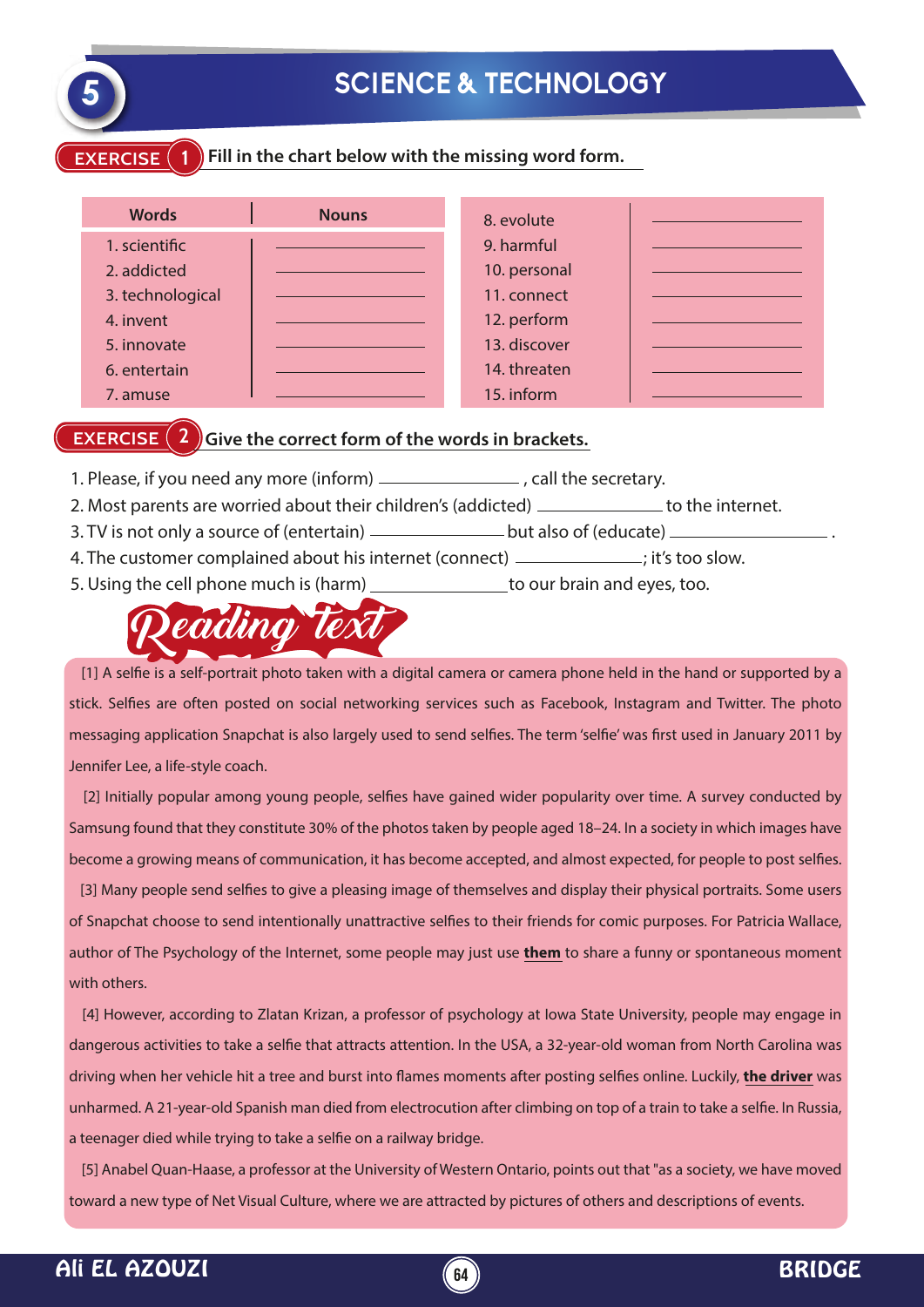We want to show people what our lives are like. Sometimes, this can be achieved only through taking risks". Given the number of selfie-related injuries and deaths occurring recently in different countries, it is a must for officials to launch campaigns to warn people of the dangers of taking selfies.

*Adapted from: www.livescience.com & nobullying.com*

#### **COMPREHENSION (15 POINTS)**

**BASE ALL YOUR ANSWERS ON THE TEXT.**

## **A COMPLETE THE FOLLOWING CHART. (3 pts)**

| <b>MAIN IDEA</b>                 | <b>PARAGRAPH NUMBER</b> |  |
|----------------------------------|-------------------------|--|
| a. Reasons for taking selfies    |                         |  |
| b. Definition of a selfie        |                         |  |
| c. Examples of selfie accidents  |                         |  |
| d. Quan-Haase's views on selfies |                         |  |

## **B ANSWER THESE QUESTIONS. (4 pts)**

1. What did the survey conducted by Sumsung show?

- 2. Name two purposes for posting selfies:
- a  $b$ <sub>1</sub>

3. How did the Spanish man lose his life?

### **C COMPLETE THE FOLLOWING SENTENCES. (3 pts)**

1. It was in 2011 that Jennifer Lee

2. Warning people of the dangers of taking selfies can limit

3. In a society of a Net Visual Culture, people

### **FIND IN THE TEXT WORDS WHICH MEAN ALMOST THE SAME AS: (3 pts)**

- 1. trainer (paragraph 1) :
- 2. electric shock (paragraph 4) :
- 3. to start (paragraph 5) :

### **WHAT DO THE UNDERLINED WORDS IN THE TEXT REFER TO? (2 pts)**

1. **them** (paragraph 3) :

2. **the driver** (paragraph 4) :